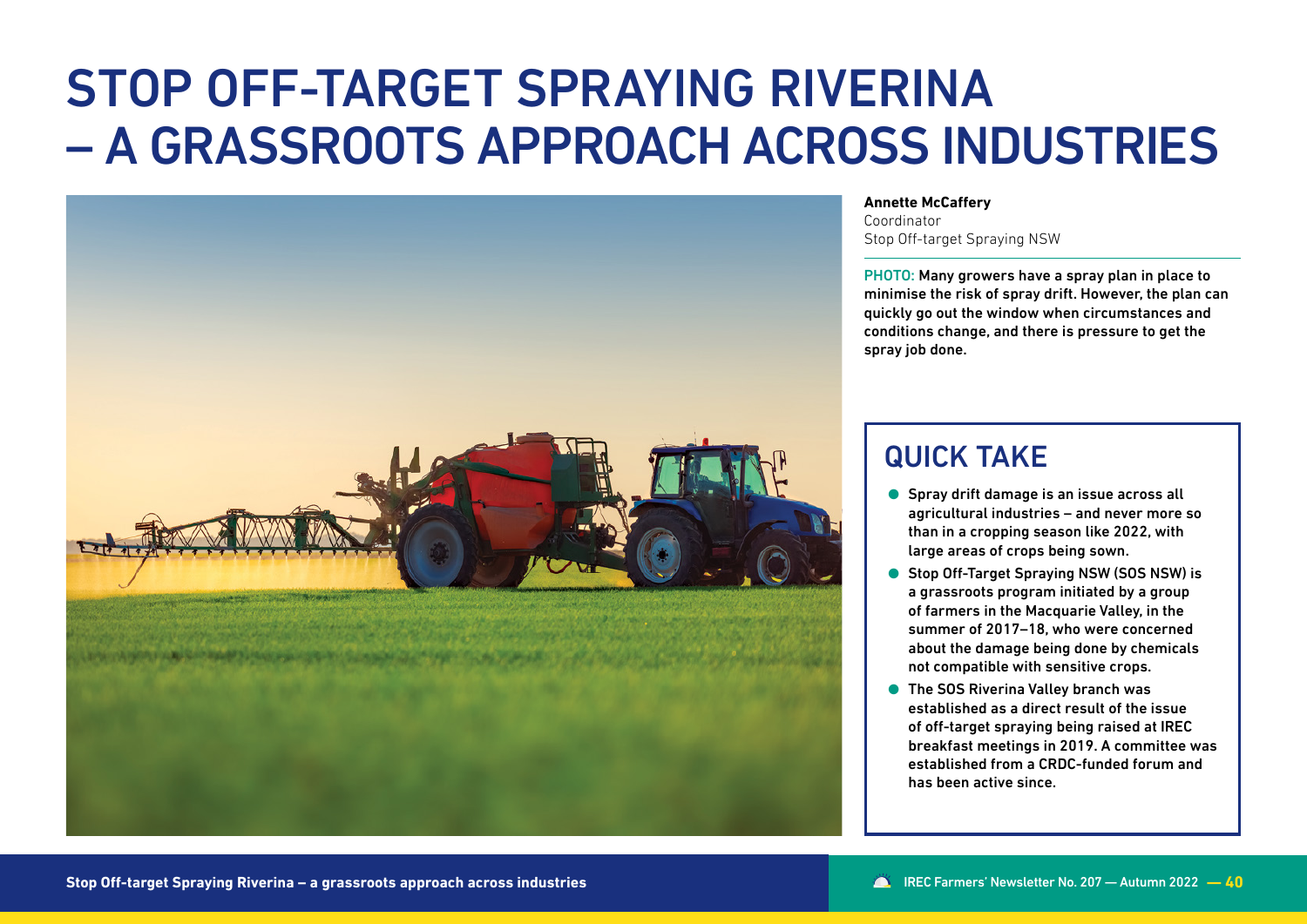## There is no doubt that growers across all industries are looking for the best bottom line for their business. But they also have a focus on protecting the health of their families and the environment by avoiding spray drift.

WITH high rainfall and plenty of irrigation water, the 2021–22 summer crop is as big as it has been for many years. Winter crop plantings are also anticipated to be large. As a result, there will be a complex mix and pattern of chemicals being sprayed on crops across the region this season.

Stop Off-Target Spraying (SOS) Riverina Valley will again be raising awareness of the issue of off-target spraying, by promoting a range of excellent resources available for growers and collaborating with growers, advisors, researchers and government compliance agencies.

Nobody sets out to cause spray drift damage to their own or another grower's crops, but circumstances sometimes get in the way and unfortunately it happens. It is often the result of not planning the on-farm spray program appropriately and consequently having short periods of time to get the job done.

SOS Riverina Valley is disappointed to see that spray drift damage to a range of crops across the region remains widespread. But it also recognises that the issues and reasons associated with spray drift are complex. Most growers are aware of their neighbours and their crops, and manage their spray programs accordingly. However, often the problem is not next door, it can be on a farm several kilometres away and even as far as 40 km away.

Growers in a number of regions in NSW have been surveyed to benchmark current spray practices and identify the key constraints to reducing the risk of spray drift.

#### Lack of planning

Up to 75% of growers in some regions have a spray plan in place which minimises the risk of spray drift occurring. However, this can go out the window when growers are pushed for time and spray when conditions are not ideal, choose the wrong chemical and don't safeguard sensitive crops.

In most cases of spray drift damage seen in the Riverina this season, growers have not planned appropriately.

#### Spraying at the wrong time of the day

Whilst 75% of growers surveyed do 'most of' their spraying an hour after sunrise through to midday, the 2021–22 season was a little different. Time and weather constraints made it difficult to get the spraying done at the right time to effectively control weeds.

Many incidents of spray drift damage seen this season have been the result of growers spraying during surface inversion conditions. Better information around the occurrence of surface inversions has challenged our thinking on the best times to spray, and in response, weather stations have been positioned throughout the regions to allow growers to make better-informed decisions.

Figure 1 is data that has been collected from weather stations in the Macquarie Valley in 2021 by the CottonInfo team. The data aligns with the 24-hour spray schedule in Figure 2.

**Percent of readings in inversion • Average temperature** 



Figure 1. The risk of surface inversions (percentage of readings in inversion) over a 24-hour period collected from weather stations in the Macquarie Valley. SOURCE: A Thomas, CottonInfo.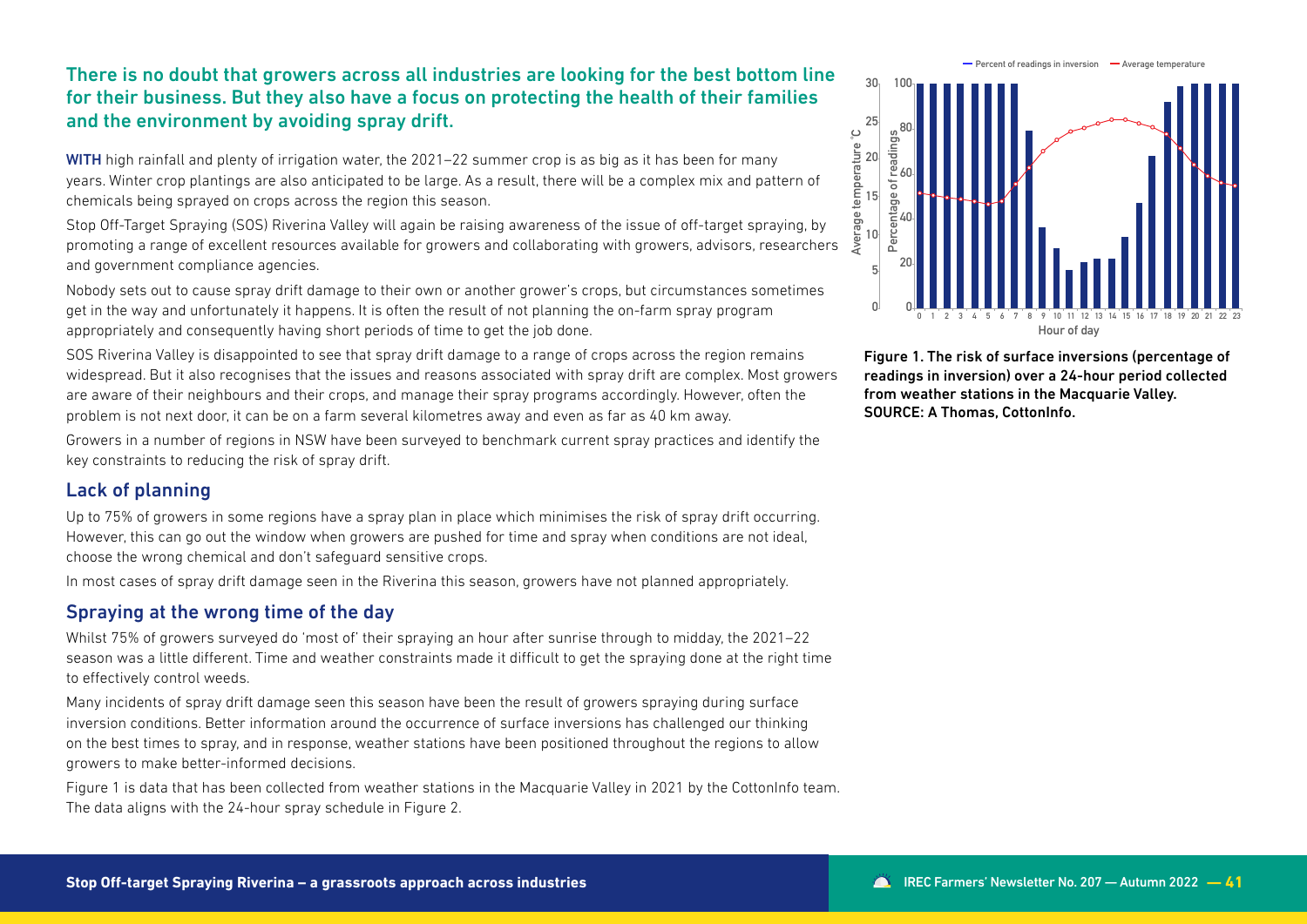

Figure 2. 24-hour risk profile for summer spraying. Nufarm 2018.

### Chemical and adjuvant selection

SOS Riverina Valley is aware that some advice given to growers on chemical and adjuvant selection does not adequately consider the risks of spray drift, particularly with the application of 2,4-D. Not only can this be an expensive mistake for the individual it also can impact the agricultural industry significantly by the registration of 2,4-D potentially being withdrawn. The selection of the wrong adjuvant for the situation can reduce droplet size and significantly increase the risk of spray drift occurring.

### Machinery and technology

There is no doubt that the developments in machinery and technology have transformed the farming game and given growers greater capacity to get the job done more efficiently. These advances have also increased the risk of spray drift for the unaware. We know that up to 90% of growers have indicated they keep the boom height low to reduce the risk of spray drift. However, the awareness that the recommended boom height being 50 cm or lower was not clear and difficult to achieve with huge booms and higher travel speeds.

# Additional resources on YouTube

**Spray timing is more than just wind conditions**

[Mary O'Brien explains](https://youtu.be/FPUstarVuls?list=PLQy8KAPn-DyqqLDLP3rJizTMuQ987MabB) how to pick an early morning inversion.

**Spraying 1 hour after sunrise to midday to avoid inversions is best practice to reduce drift**  [Mary O'Brien explains](https://youtu.be/BO-ODL6eO1g)

**Simple techniques to minimise spray drift and improve your productivity** [Bill Gordon explains](https://youtu.be/BN65YG85MFg)

**Key checks to improve spray efficiency**  [Bill Gordon explains](https://youtu.be/qcj8ZpuA2Ww)

**Using a TTI coarse nozzle instead of the older style coarse nozzles can reduce spray fines by 90%** [Jeremy Rennick explains](https://youtu.be/Gw5tgH3P38I?list=PLQy8KAPn-DyqqLDLP3rJizTMuQ987MabB)

**Choose adjuvants to increase droplet size and reduce drift** 

[Malcolm Salisbury of NuFarm explains](https://youtu.be/RqkGxTtKt5E)

**The Riverina region is all over the 5 commandments to reduce spray drift** [Kev Sternberg explains](https://youtu.be/1iuaFhzWNAs)

**Do you keep the right records as evidence of your spray practice?**  [Bill Gordon explains](https://youtu.be/t989JaTiZvM)